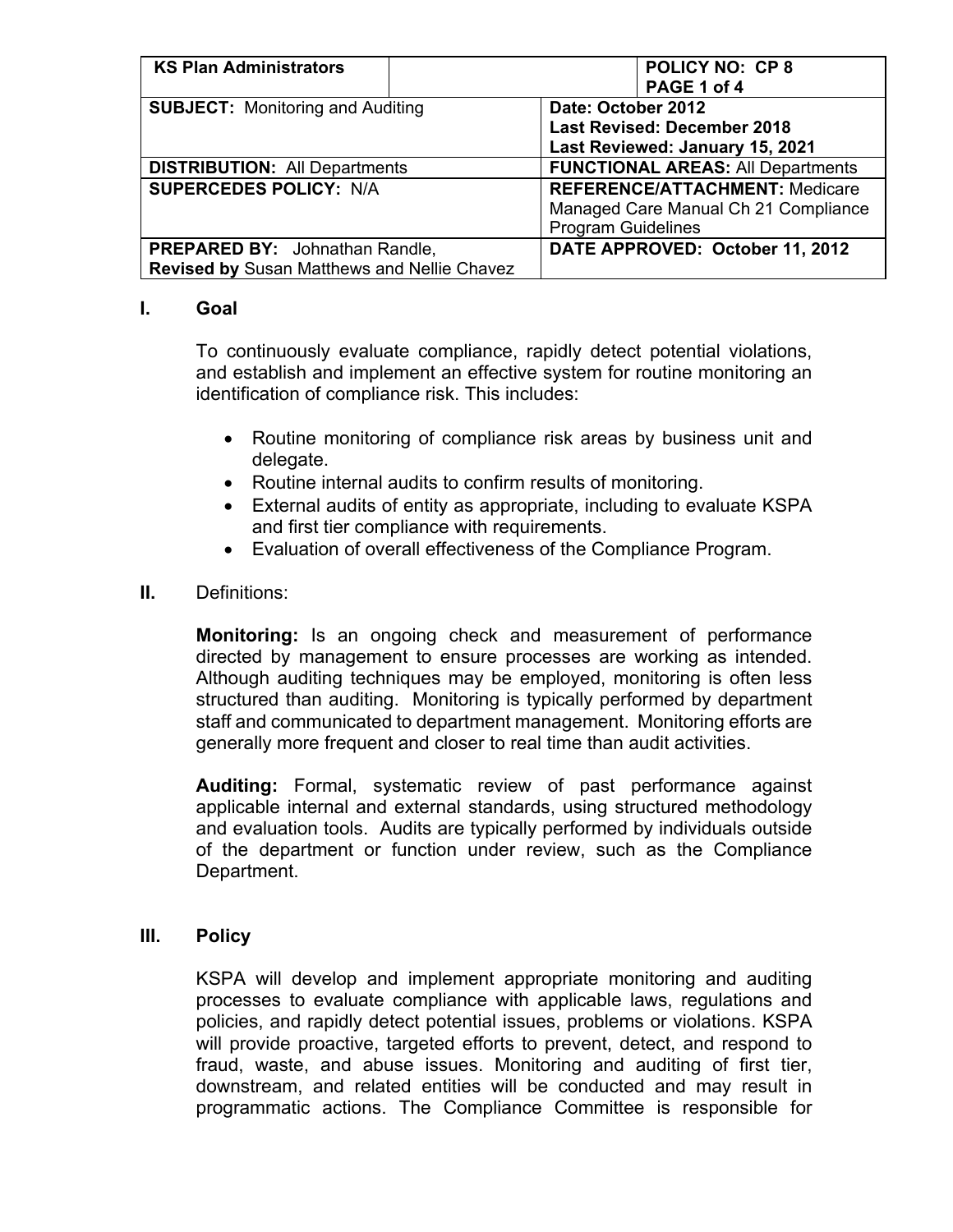| <b>KS Plan Administrators</b>           | <b>Compliance Manual</b>                            |  | <b>POLICY NO: CP 8</b><br>PAGE 2 of 4 |  |
|-----------------------------------------|-----------------------------------------------------|--|---------------------------------------|--|
| <b>SUBJECT: Monitoring and Auditing</b> | DATE: October 2012<br><b>REVISED: December 2018</b> |  |                                       |  |

oversight of KSPA monitoring and auditing efforts and will receive regular reports regarding performance, updates to systems, staffing, etc.

|                | <b>Procedure / Guidelines for Compliance</b>                                                                                                                                                                                                                                                                                                                                                                                                                                                                                                                                                                                                                                                                         | <b>Responsible</b><br>Party                                |
|----------------|----------------------------------------------------------------------------------------------------------------------------------------------------------------------------------------------------------------------------------------------------------------------------------------------------------------------------------------------------------------------------------------------------------------------------------------------------------------------------------------------------------------------------------------------------------------------------------------------------------------------------------------------------------------------------------------------------------------------|------------------------------------------------------------|
|                | <b>Monitoring</b>                                                                                                                                                                                                                                                                                                                                                                                                                                                                                                                                                                                                                                                                                                    |                                                            |
| 1 <sub>1</sub> | <b>Risk Assessment</b><br>The Compliance Department will conduct monthly and<br>or quarterly risk assessment and monitoring meetings<br>with all internal business units and delegates<br>considered to be high risk.                                                                                                                                                                                                                                                                                                                                                                                                                                                                                                | <b>KSPA</b><br>Compliance                                  |
| 2.             | <b>Performance Indicators</b><br>Performance indicators will coincide with the business<br>units and or delegates corresponding Part C and D<br>Manual Chapter, CMS audit Guide and other applicable<br>state and federal laws and regulations.                                                                                                                                                                                                                                                                                                                                                                                                                                                                      | Department<br>Management                                   |
| 3.             | <b>Monitoring Method</b><br>A suitable monitoring method must be implemented for<br>each performance indicator. Examples of possible<br>include<br>monitoring<br>methods<br>conducing<br>risk<br>assessments, data review, charts and graphs, spot<br>checks, random sample review etc.                                                                                                                                                                                                                                                                                                                                                                                                                              | Compliance<br>Committee<br>and<br>Department<br>Management |
| 4.             | <b>Frequency</b><br>Monitoring should be performed by all managers<br>/supervisors/Compliance Committee members on an<br>ongoing basis. One should monitor a performance<br>indicator with frequency appropriate to the nature of the<br>process and relative risk it represents. (e.g. monitoring<br>efforts can be periodic spot checks or test on a<br>daily/weekly/monthly basis)                                                                                                                                                                                                                                                                                                                                | Department<br>Management                                   |
| 5.             | <b>Follow-up and Corrective Action</b><br>Any monitoring result indicative of a potential issue,<br>problem or noncompliance must be adequately<br>addressed. If necessary, the Department Manager<br>should conduct a more thorough review to determine<br>whether the monitoring result accurately reflects reality.<br>Negative monitoring results may be reported to the<br>Compliance Officer, based on the scope and severity of<br>the issue. When there are severe monitoring results,<br>the Compliance Officer and Department Manager will<br>determine appropriate next steps, such as conducting a<br>focused audit. Confirmed problems or cases of<br>noncompliance must be remediated with appropriate | Compliance<br>Committee<br>and<br>Department<br>Management |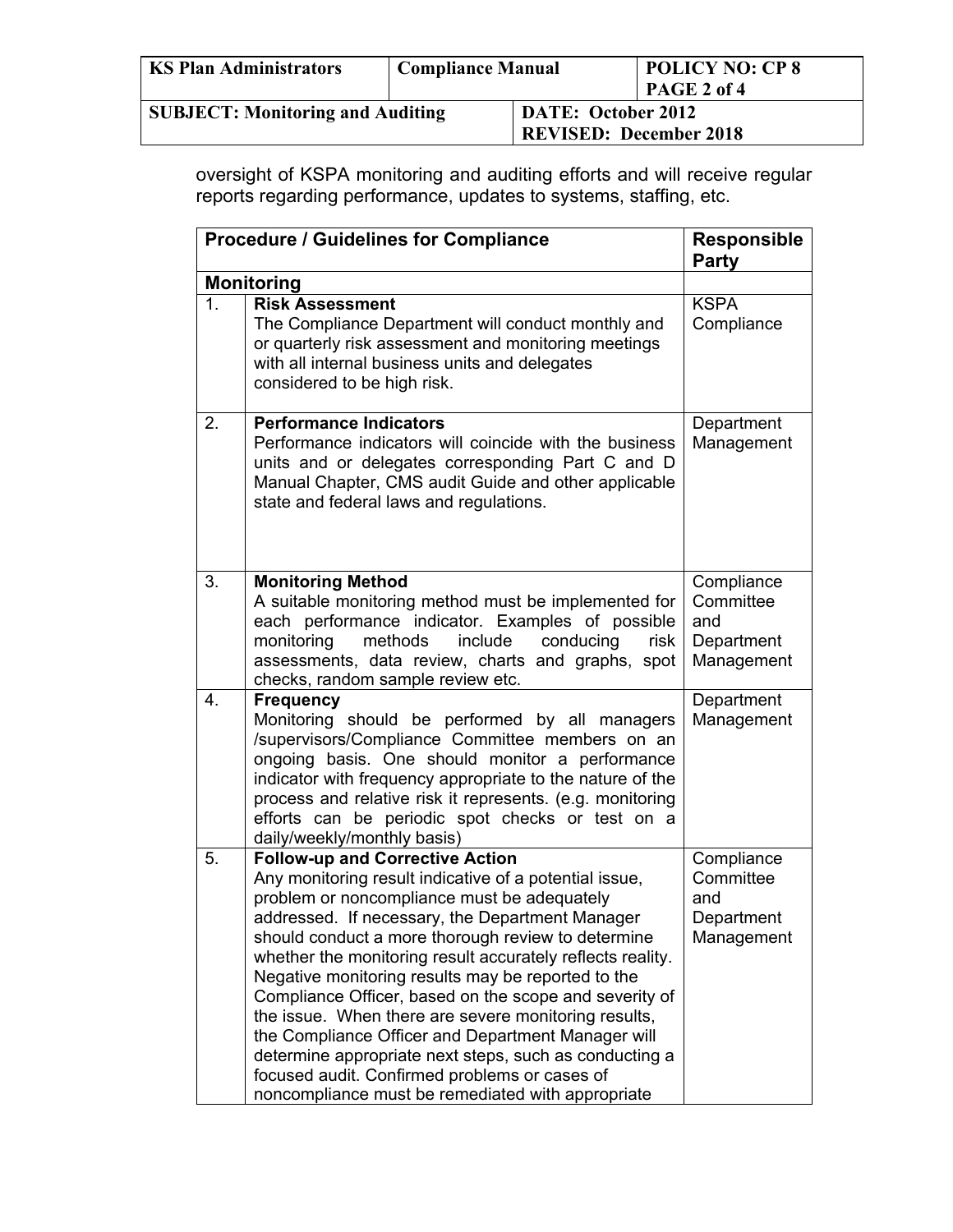| <b>KS Plan Administrators</b>           | <b>Compliance Manual</b> |                                                     | <b>POLICY NO: CP8</b><br>PAGE 3 of 4 |  |
|-----------------------------------------|--------------------------|-----------------------------------------------------|--------------------------------------|--|
| <b>SUBJECT: Monitoring and Auditing</b> |                          | DATE: October 2012<br><b>REVISED: December 2018</b> |                                      |  |

|                 | corrective action.                                                                                                                                                                                                                                                                                                                                                                                                      |                                               |
|-----------------|-------------------------------------------------------------------------------------------------------------------------------------------------------------------------------------------------------------------------------------------------------------------------------------------------------------------------------------------------------------------------------------------------------------------------|-----------------------------------------------|
| 6.              | <b>Reporting</b><br>Monitoring activities are directed by and reported back<br>to management as an ongoing feedback mechanism to<br>demonstrate that key controls in a process are working<br>effectively. If completed in relation to the Compliance<br>Work Plan, formal communication should be made to<br>the Compliance Officer and the Compliance<br>Committee.                                                   | Compliance<br>and<br>Department<br>Management |
| <b>Auditing</b> |                                                                                                                                                                                                                                                                                                                                                                                                                         |                                               |
| 1.              | The Compliance Department will conduct or facilitate<br>operational and first-tier audits sufficient to evaluate<br>KSPA level of compliance with applicable laws,<br>regulations and company policies. All operational and<br>first-tier audits will be appropriately planned and<br>structured according to established methodology, using<br>an accepted tools and standards (e.g., one of the CMS<br>Audit Guides). | Compliance<br>and<br>Department<br>Management |
| 2.              | <b>Focused Audits</b><br>The Compliance Officer will arrange focused audits of<br>specific departments, first tier entities, or areas as<br>necessary. Focused audits may result from risk<br>assessment data, departmental monitoring, regulatory<br>concerns (e.g. OIG Work Plan), employee incident<br>reporting, or any other credible indicators.                                                                  | Compliance<br>and<br>Management               |
| 3.              | <b>Routine Audits</b><br>The Compliance Officer will periodically schedule<br>routine audits to do spot checks of KSPA departments<br>or first tier entities, as necessary and at a frequency to<br>be determined by the Compliance Officer and<br>Compliance Committee.                                                                                                                                                | Compliance<br>Officer                         |
| 4.              | <b>FDR Audits</b><br>KSPA contractual agreements with first tier entities<br>provide for routine and random auditing. Where FDRs<br>perform their own audits, KSPA will request a copy of<br>the FDR's audit work plan and request the audit results.<br>When corrective action is needed, KSPA will ensure<br>that corrective actions are taken by the entity.                                                         | Compliance<br>Officer                         |
| 5.              | <b>Follow-up and Corrective Action</b><br>Any audit result indicative of a potential issue, problem<br>or noncompliance must be adequately addressed.<br>Based on the scope and severity of the issue, the<br>Compliance Officer and Department Manager will<br>determine appropriate next steps.<br>Confirmed problems or cases of noncompliance must<br>be remediated with appropriate corrective action.             | Compliance<br>Officer                         |